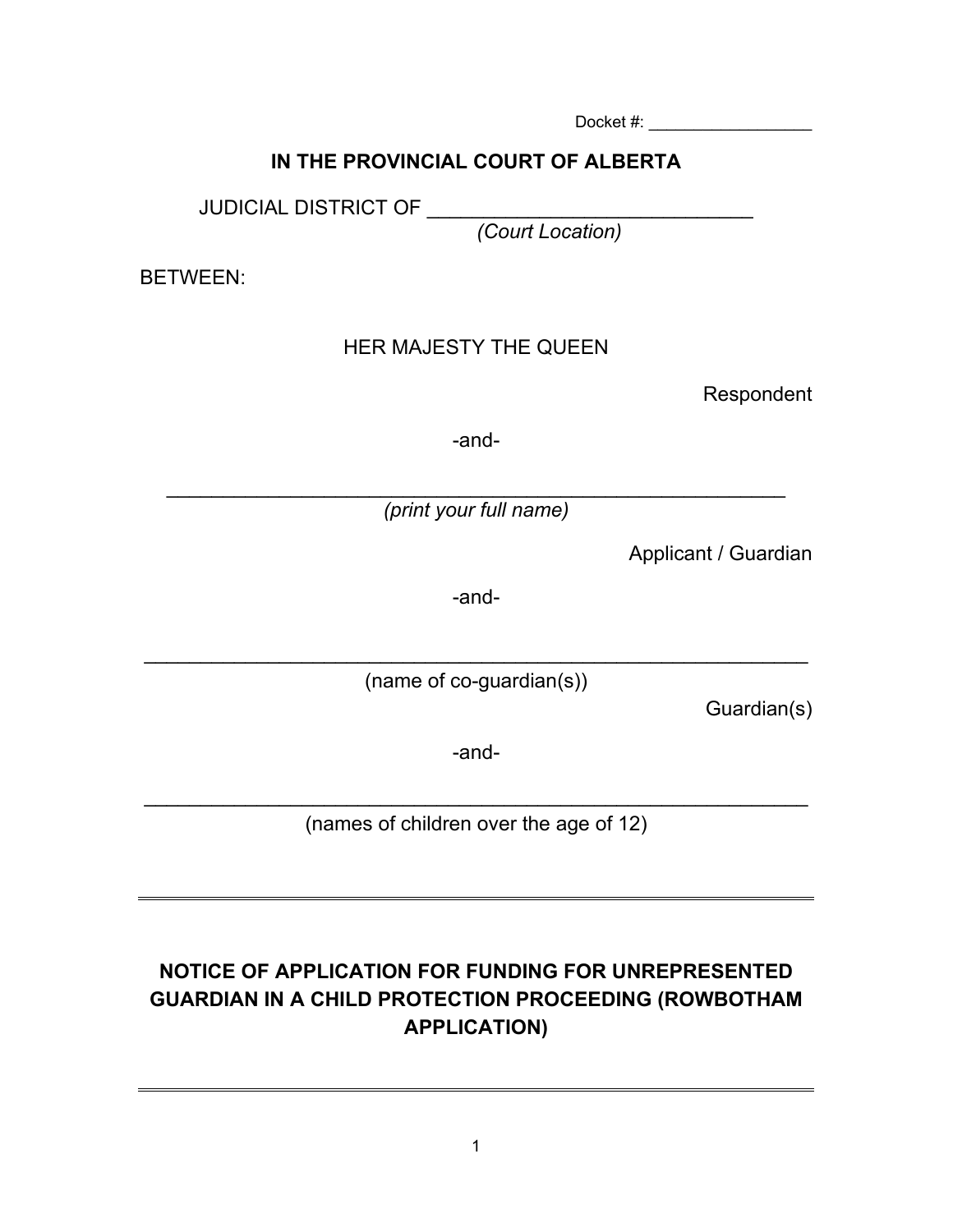TAKE NOTICE THAT on the day of the state of the state of the state of the state of the state of the state of the state of the state of the state of the state of the state of the state of the state of the state of the state or a date to be later set in court the Applicant will apply to the presiding Judge of the Provincial Court of Alberta, sitting in Courtroom #\_\_\_\_\_\_\_, in Provincial Court, for the following:

- 1. An order granting the Applicant funding for the Applicants representation by a lawyer in a child protection proceeding and at the trial of that proceeding regarding the child born
- 2. A finding that there has been, or that there is a substantial likelihood that there will be, a breach of the Applicant's rights as guaranteed by section 7 and section 11(d) of the *Canadian Charter of Rights and Freedoms* unless he is represented by counsel; and
- 3. An order for an adjournment of the child protection proceedings before the court, pursuant to section 24(1) of the *Canadian Charter of Rights and Freedoms*, unless and until such funding for counsel is provided.

AND FURTHER TAKE NOTICE THAT the grounds for this Application are as follows:

1. The Applicant is before the Court in response to a child protection proceeding relating to the following children: listed in the Notice of Application and details of the child protection concerns are set out in the Court Report filed in this matter.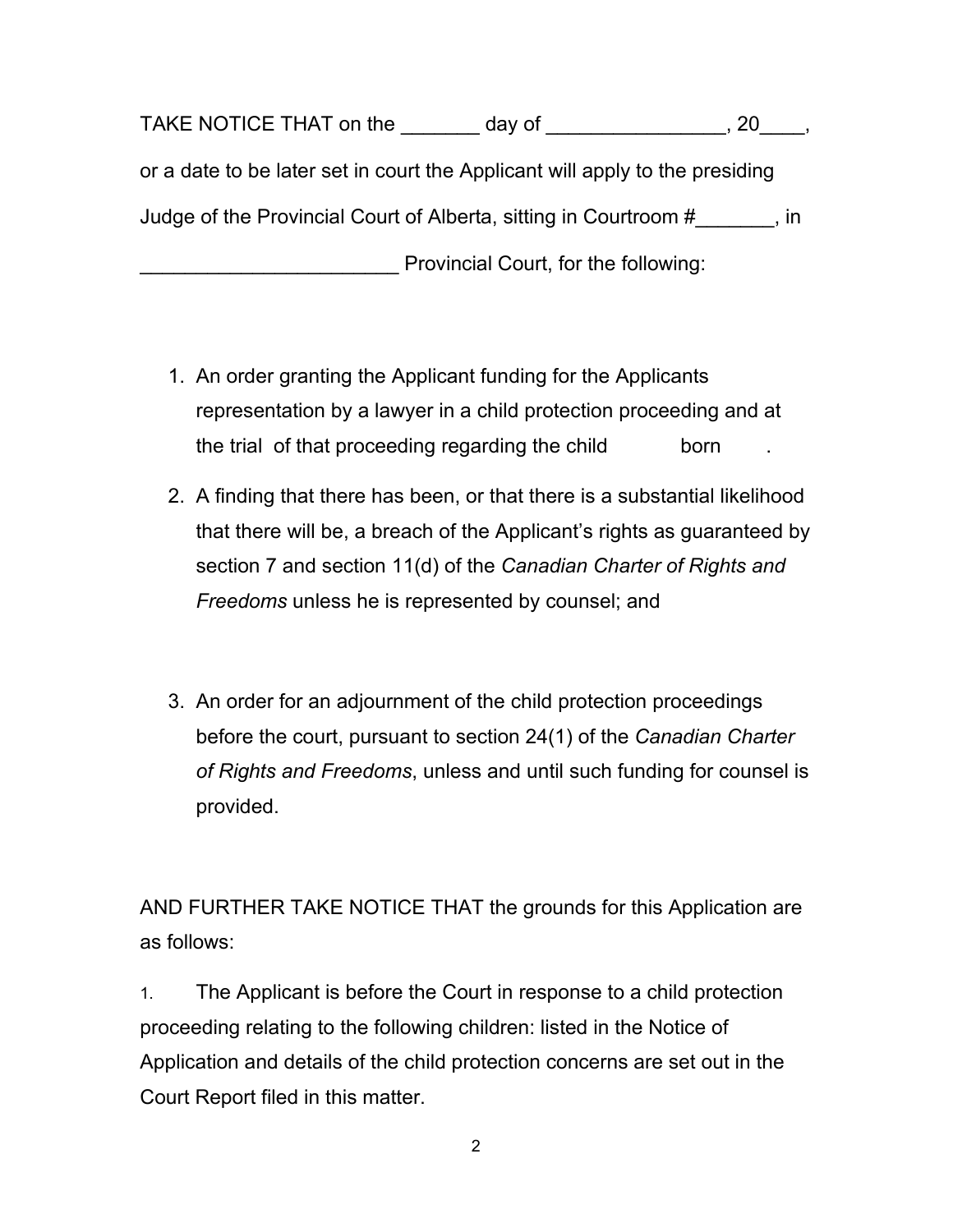2. The Applicant has applied for Legal Aid funding but was denied. The Applicant appealed this decision, but the appeal processes of Legal Aid have been exhausted.

3. The Applicant is not currently represented by a lawyer and cannot afford to retain a lawyer privately.

4. The case is the result of a complex and detailed child protection investigation, is legally complex and involves substantial disclosure.

5. Sections 7 and 11(d) of the *Canadian Charter of Rights and Freedoms* guarantee the Applicant the right to a state funded counsel in child protection proceedings where the right to security of the person is affected by the state removal of a child from parental custody and where counsel is required to ensure a fair trial of the matter. Given the seriousness of the interests at stake, the complexity of child protection proceedings, the circumstances of the Applicant, there is a substantial likelihood that the Applicant will not receive a fair trial in this matter if the Applicant is not represented by a lawyer.

6. Accordingly, the Applicant is entitled to a remedy pursuant to section 24(1) of the *Canadian Charter of Rights and Freedoms*, and the Applicant requests that an adjournment of proceedings be imposed until such time as the Attorney General makes arrangements to provide the Applicant with a state-funded lawyer.

AND FURTHER TAKE NOTICE THAT the Applicant intends to rely on:

- 1) the attached Affidavit of the Applicant in support of this Application; and
- 2) such further and other materials as this Honourable Court may permit.

3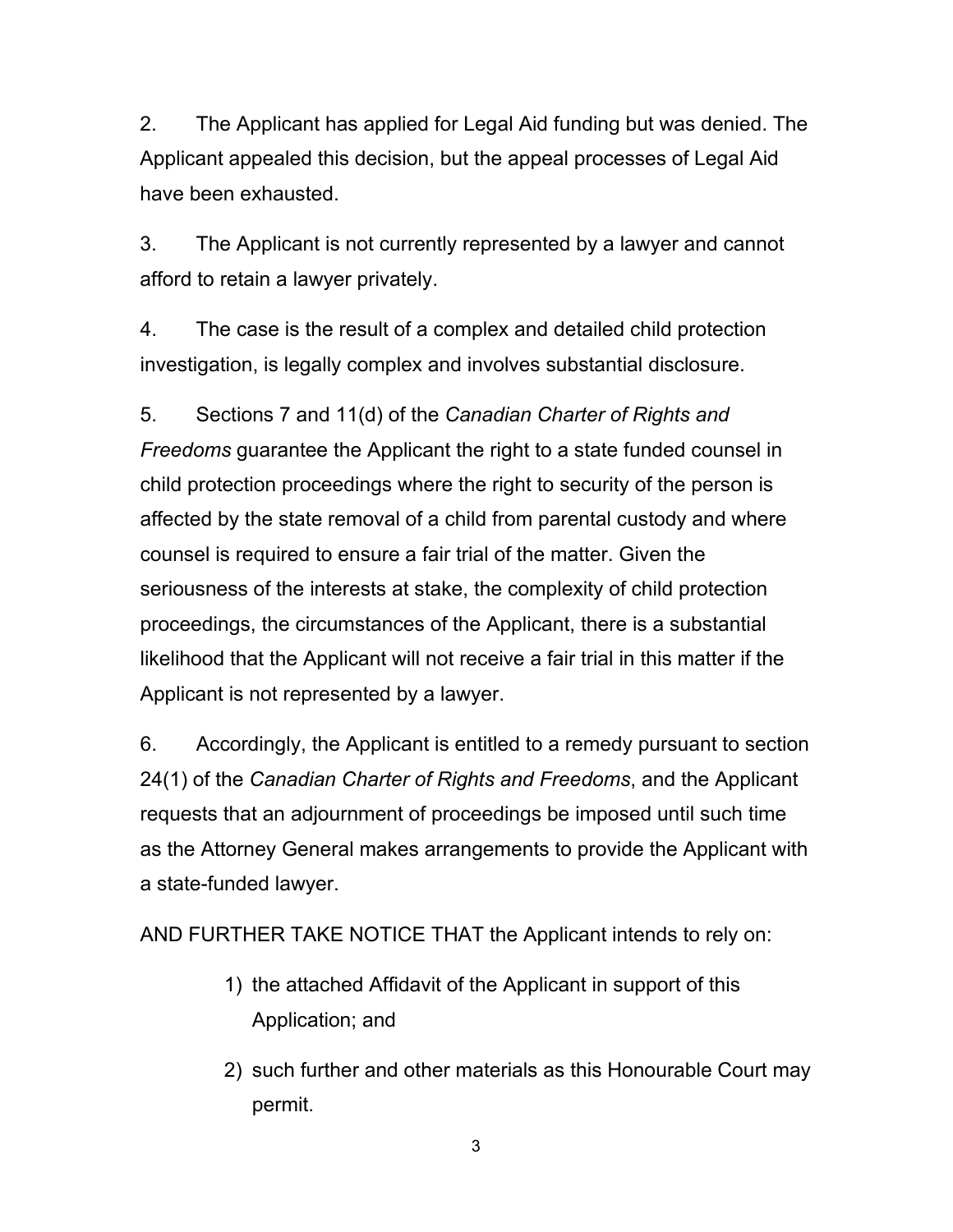AND FURTHER TAKE NOTICE THAT the Applicant relies on the following authorities in support of this Application:

- 1. Rowbotham v. The Queen, [1988] OJ No 271, 41 C.C.C. (3d) 1 (Ont. C.A.);
- 2. New Brunswick (Minister of Health and Community Services) v. G. (J). [1999] 3 S.C.R.

3. Alberta (Director of Child Welfare) v. C.D. 2004 ABQB 697; and

4. W.S. v. Alberta (Child, Youth and Family Enhancement, Director) 2013 ABQB 231.

ALL OF WHICH IS RESPECTFULLY SUBMITTED at the City of \_\_\_\_\_\_\_\_\_\_\_\_\_\_\_\_\_\_\_\_\_\_\_\_ in the Province of Alberta this \_\_\_\_\_\_\_ day  $\overline{\text{of}}$  \_\_\_\_\_\_\_\_\_\_\_\_\_\_\_\_\_\_\_, 20\_\_\_\_\_\_.

| Applicant's Signature                                                  |  |
|------------------------------------------------------------------------|--|
| Applicant's Name<br><u> 1950 - Johann Johann Stoff, martin santa a</u> |  |
| <b>Applicants Address</b>                                              |  |
|                                                                        |  |
|                                                                        |  |
| <b>Telephone</b>                                                       |  |
| Email                                                                  |  |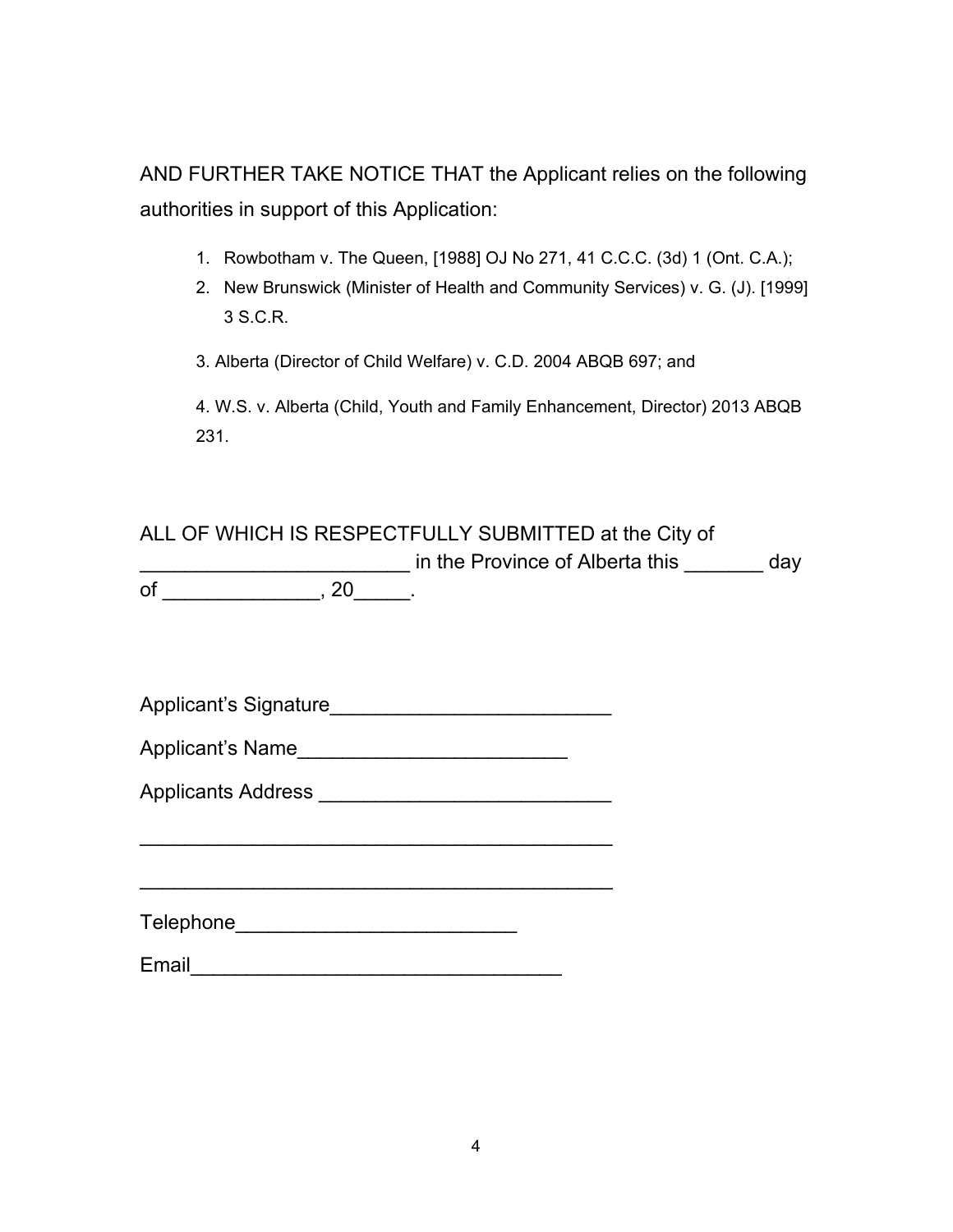**IN THE PROVINCIAL COURT OF ALBERTA**

JUDICIAL DISTRICT OF **EXAMPLE 2008** 

*(Court Location)*

BETWEEN:

## HER MAJESTY THE QUEEN

Respondent

-and-

\_\_\_\_\_\_\_\_\_\_\_\_\_\_\_\_\_\_\_\_\_\_\_\_\_\_\_\_\_\_\_\_\_\_\_\_\_\_\_\_\_\_\_\_\_\_\_\_\_\_\_\_\_\_\_ *(print your full name)*

Applicant /Guardian

-and-

\_\_\_\_\_\_\_\_\_\_\_\_\_\_\_\_\_\_\_\_\_\_\_\_\_\_\_\_\_\_\_\_\_\_\_\_\_\_\_\_\_\_\_\_\_\_\_\_\_\_\_\_\_\_\_\_\_\_\_ (name of co-guardian(s))

Guardian(s)

-and-

\_\_\_\_\_\_\_\_\_\_\_\_\_\_\_\_\_\_\_\_\_\_\_\_\_\_\_\_\_\_\_\_\_\_\_\_\_\_\_\_\_\_\_\_\_\_\_\_\_\_\_\_\_\_\_\_\_\_\_ (names of children over the age of 12)

## **AFFIDAVIT OF THE APPLICANT**

*IN SUPPORT OF APPLICATION FOR FUNDING FOR UNREPRESENTED GUARDIAN IN A CHILD PROTECTION MATTER (ROWBOTHAM APPLICATION)*

Docket #:\_\_\_\_\_\_\_\_\_\_\_\_\_\_\_\_\_\_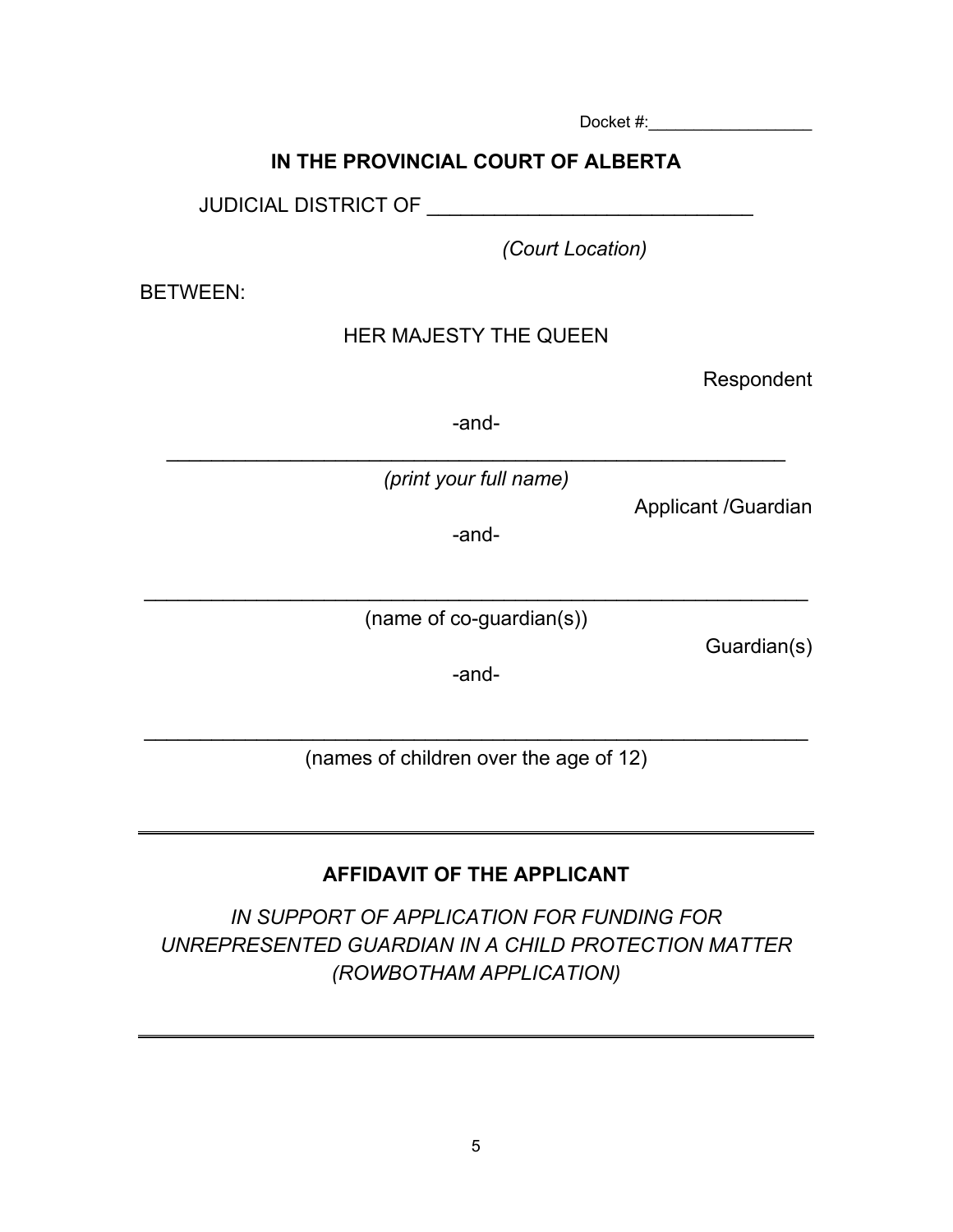### SAY AS FOLLOWS:

[1] I am the Applicant in this matter, and as such, I have personal knowledge of the matters set out herein, except where stated to be based on belief.

[2] I make this Affidavit in support of my application that the charges against me be conditionally stayed until I am provided with a state-funded lawyer.

[3] I am currently: *(check one)*

|              | Residing at          | in the |
|--------------|----------------------|--------|
|              | оf                   | in the |
|              | Province of Alberta. |        |
| $\mathbf{I}$ | Incarcerated at      |        |
|              | Of no fixed address. |        |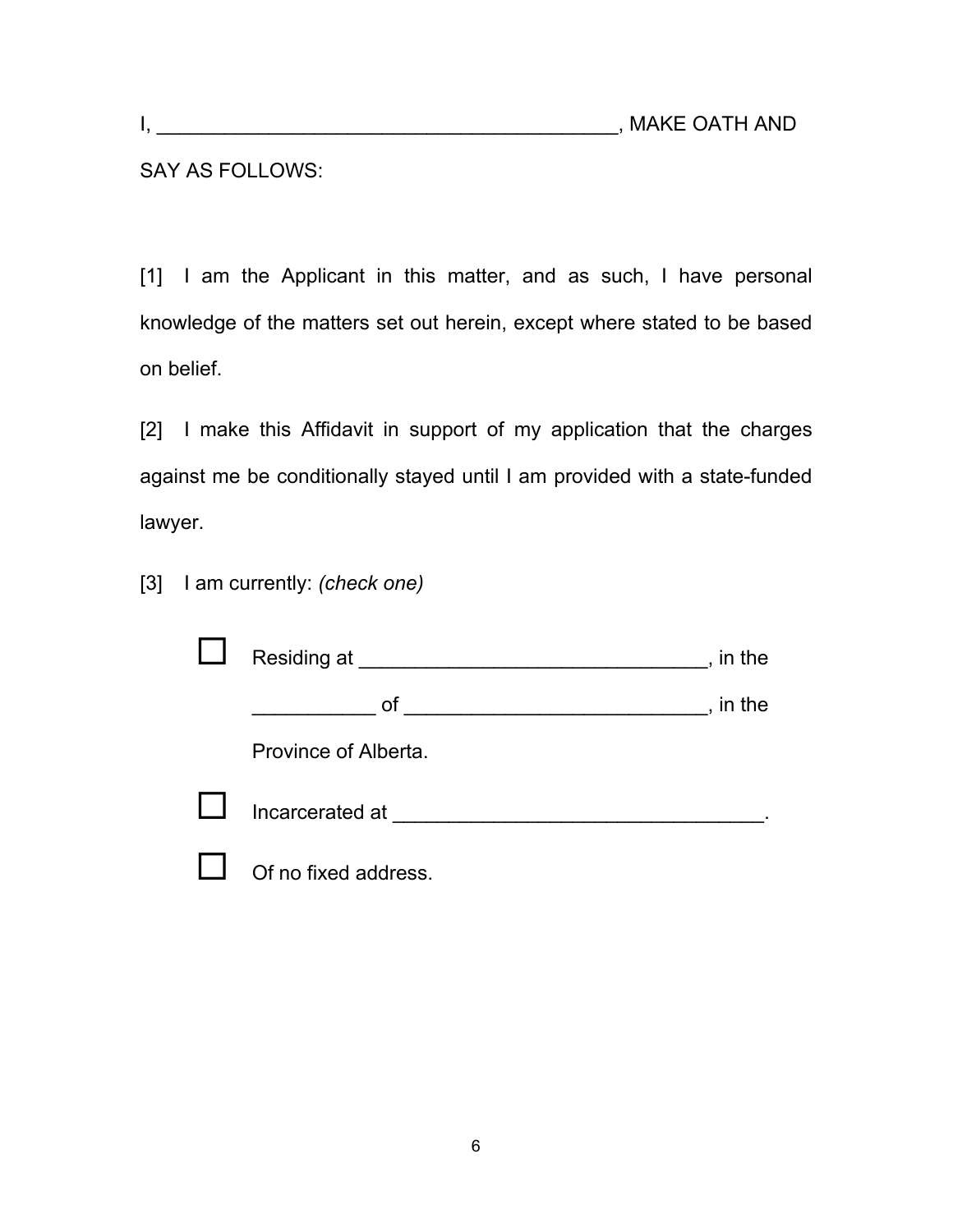| [4]               | $\mathbf{I}$ | am | currently                                                            |  |  | born | <i>in</i> |
|-------------------|--------------|----|----------------------------------------------------------------------|--|--|------|-----------|
|                   |              |    | _______________, and I am: <i>(check one)</i>                        |  |  |      |           |
|                   |              |    | A Canadian Citizen.                                                  |  |  |      |           |
|                   |              |    | A Canadian Permanent Resident.                                       |  |  |      |           |
|                   |              |    | Not a Canadian Citizen or a Canadian Permanent Resident.             |  |  |      |           |
| $\lceil 5 \rceil$ |              |    | My first language is __________________________________, and: (check |  |  |      |           |
| one)              |              |    |                                                                      |  |  |      |           |
|                   |              |    | I can read, write, and speak either English or French.               |  |  |      |           |
|                   |              |    | I cannot read, write, and speak either English or French             |  |  |      |           |
|                   |              |    | without help from someone else, and I need the following             |  |  |      |           |
|                   |              |    | kinds of help reading, writing, or speaking English or French:       |  |  |      |           |
|                   |              |    |                                                                      |  |  |      |           |
|                   |              |    |                                                                      |  |  |      |           |
|                   |              |    |                                                                      |  |  |      |           |
|                   |              |    |                                                                      |  |  |      |           |
|                   |              |    |                                                                      |  |  |      |           |

[6] The highest level of schooling I have completed is: *(check one)*



**Less than High School.** 

The last grade I completed was grade \_\_\_\_\_\_\_.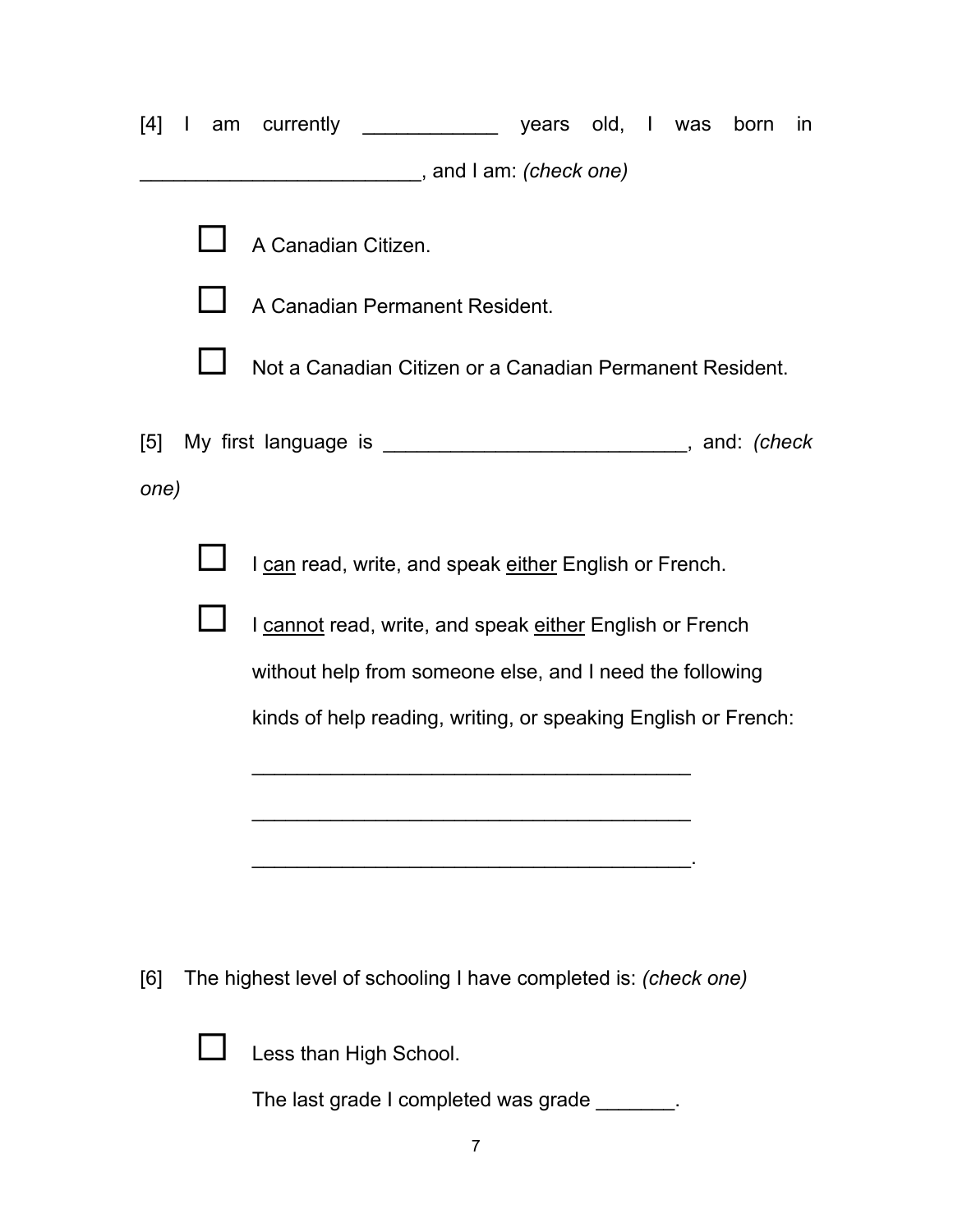|     | High School.                                                        |
|-----|---------------------------------------------------------------------|
|     | Technical or Trade School. The institutions I attended and          |
|     | certificates/diplomas I received are:                               |
|     |                                                                     |
|     |                                                                     |
|     | College or University. The institutions I attended and              |
|     | certificates/diplomas I received are:                               |
|     |                                                                     |
|     |                                                                     |
| [7] | I am currently: (check one)                                         |
|     | Unemployed.                                                         |
|     |                                                                     |
| [8] | I have been employed in these jobs with these employers in the past |

five (5) years: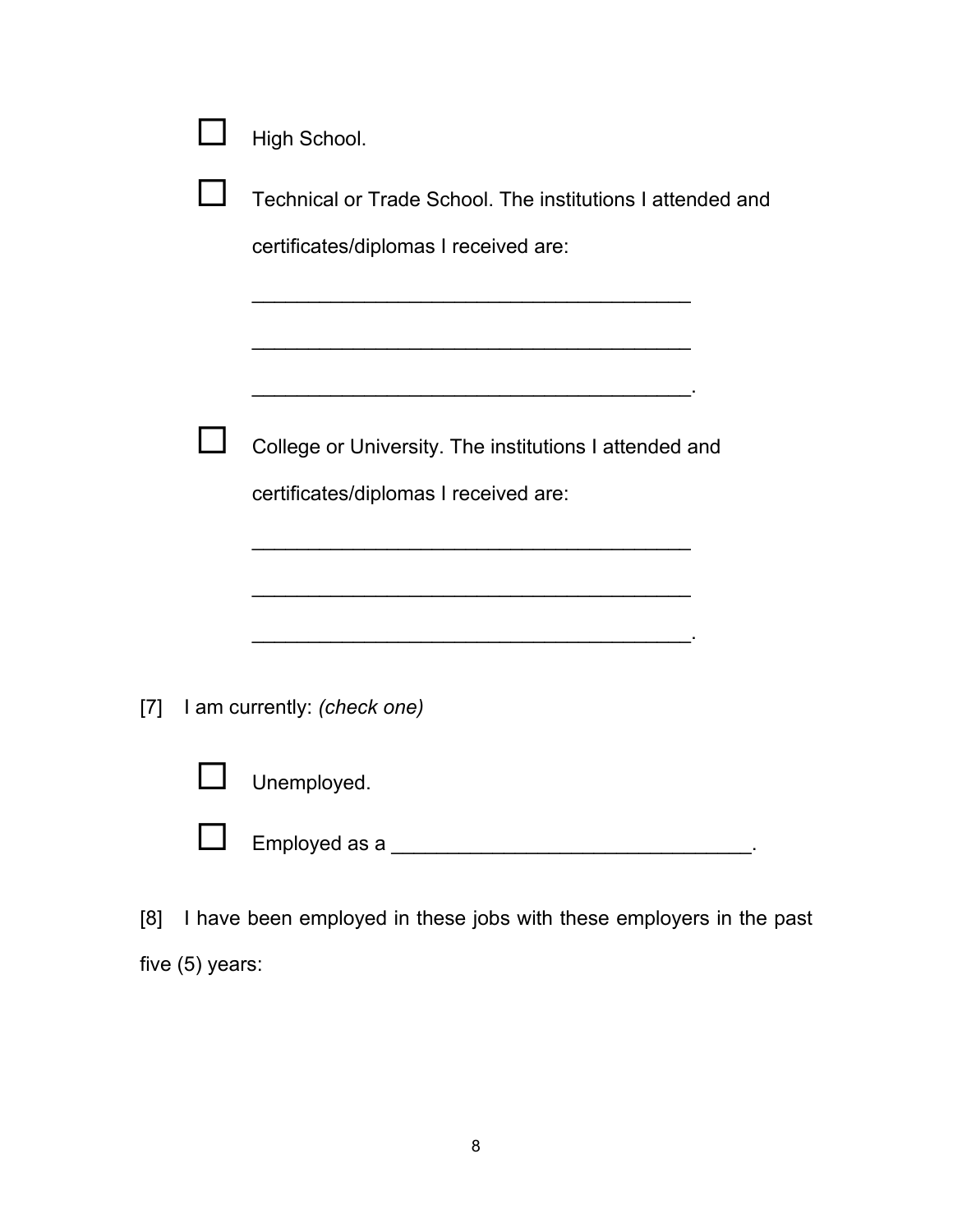| <b>Start Date</b> | <b>End Date</b> | Employer | Job Title | Monthly<br>Salary (\$) |
|-------------------|-----------------|----------|-----------|------------------------|
|                   |                 |          |           |                        |
|                   |                 |          |           |                        |
|                   |                 |          |           |                        |
|                   |                 |          |           |                        |
|                   |                 |          |           |                        |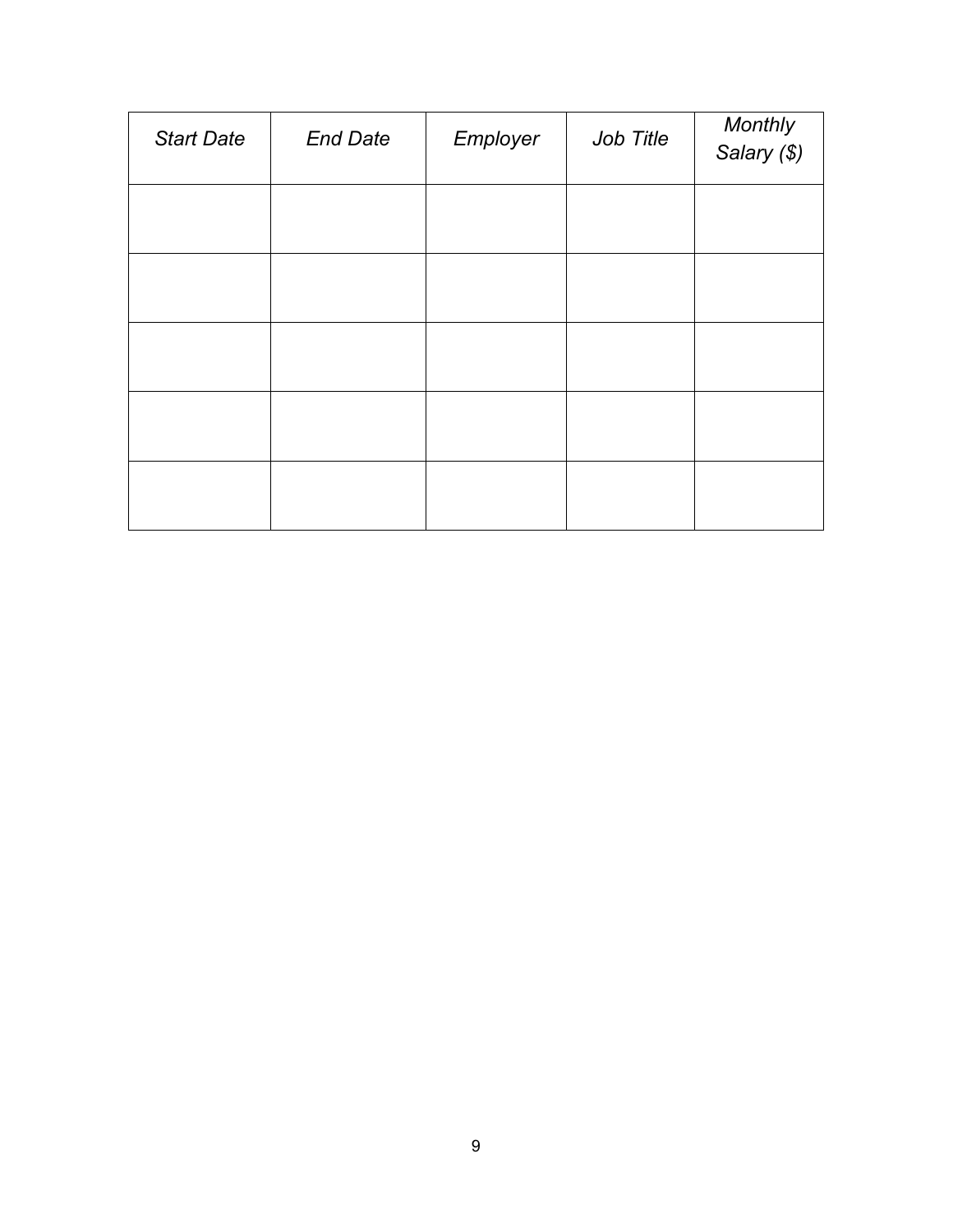[9] I applied to Legal Aid for coverage in this matter on the day of \_\_\_\_\_\_\_\_\_\_\_\_\_\_\_\_, 20\_\_\_\_. Legal Aid did not appoint a lawyer to represent me. I have attached the letter from Legal Aid informing me that my application for coverage was denied as shown in the attached documentation.

[10] I appealed Legal Aid's decision to deny me coverage to the Appeals Committee on day of the same committee on the day of the set of the set of the set of the set of the set of the set of the set of the set of the set of the set of the set of the set of the set of the set of the set of the denied. I have attached the letter from Legal Aid informing me that my appeal was denied as shown in the attached documentation.

[11] It is my belief that the criteria used by the Legal Aid to decide whether to fund counsel has no direct relationship to my ability to oppose a child protection application relating to his or her children or whether or not I will receive a fair trial if I'm denied counsel.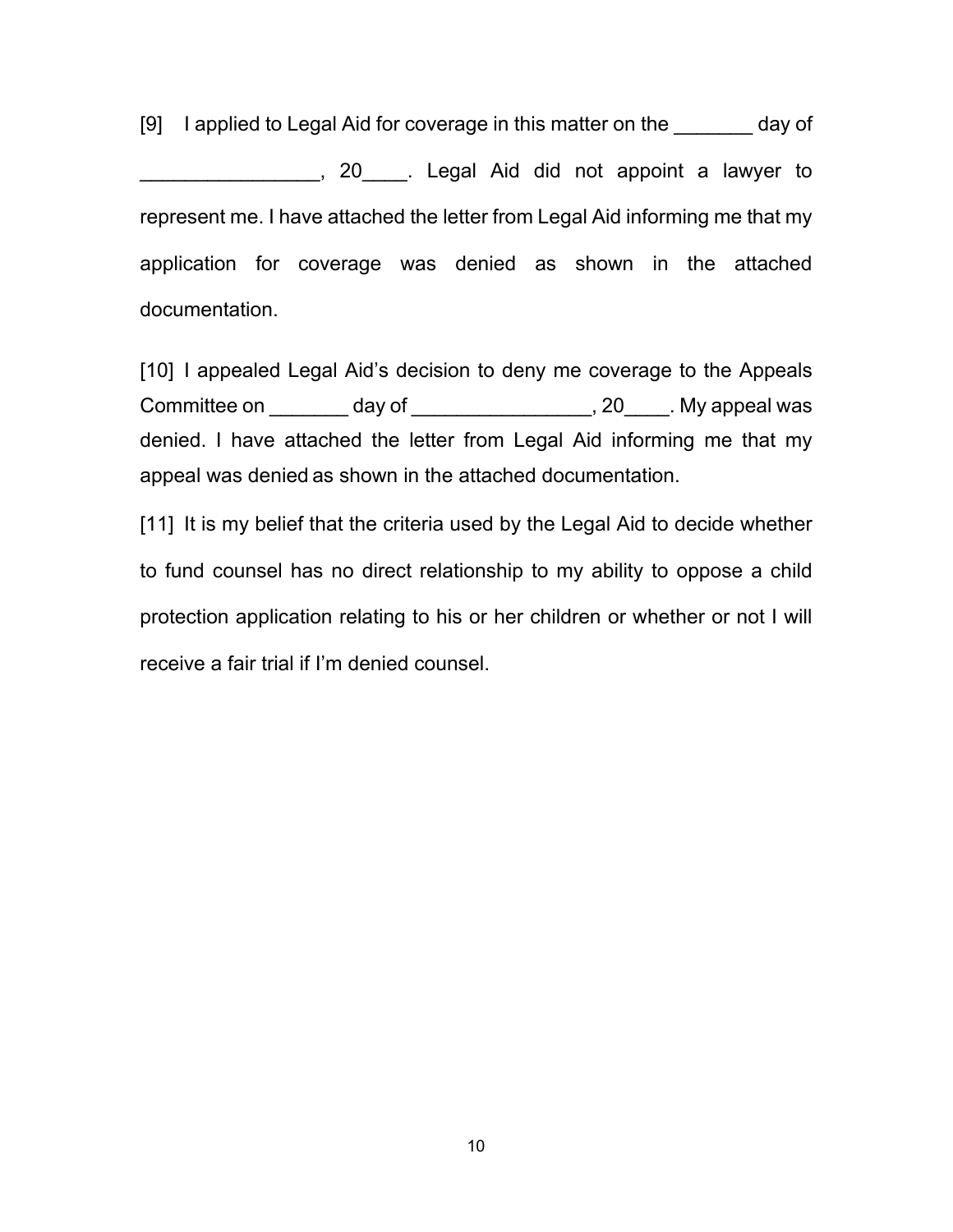[12] I have attached my Income Tax Returns from the Canada Revenue Agency for the following years:

| Year           | <b>Income</b> |
|----------------|---------------|
|                |               |
|                |               |
|                |               |
| Average Income |               |

[13] I have contacted three (3) private lawyers who practice criminal law in Alberta. I asked them how much they would charge to defend me at a trial in this matter. They estimated it would cost about this much to defend me at trial, and requested a retainer of about this much:

| Lawyer #1 - Trial: $$$        | - Retainer: \$ |
|-------------------------------|----------------|
| <i>Lawyer</i> #2 - Trial: $$$ | - Retainer: \$ |
| Lawyer $\#3$ - Trial: $\$     | - Retainer: \$ |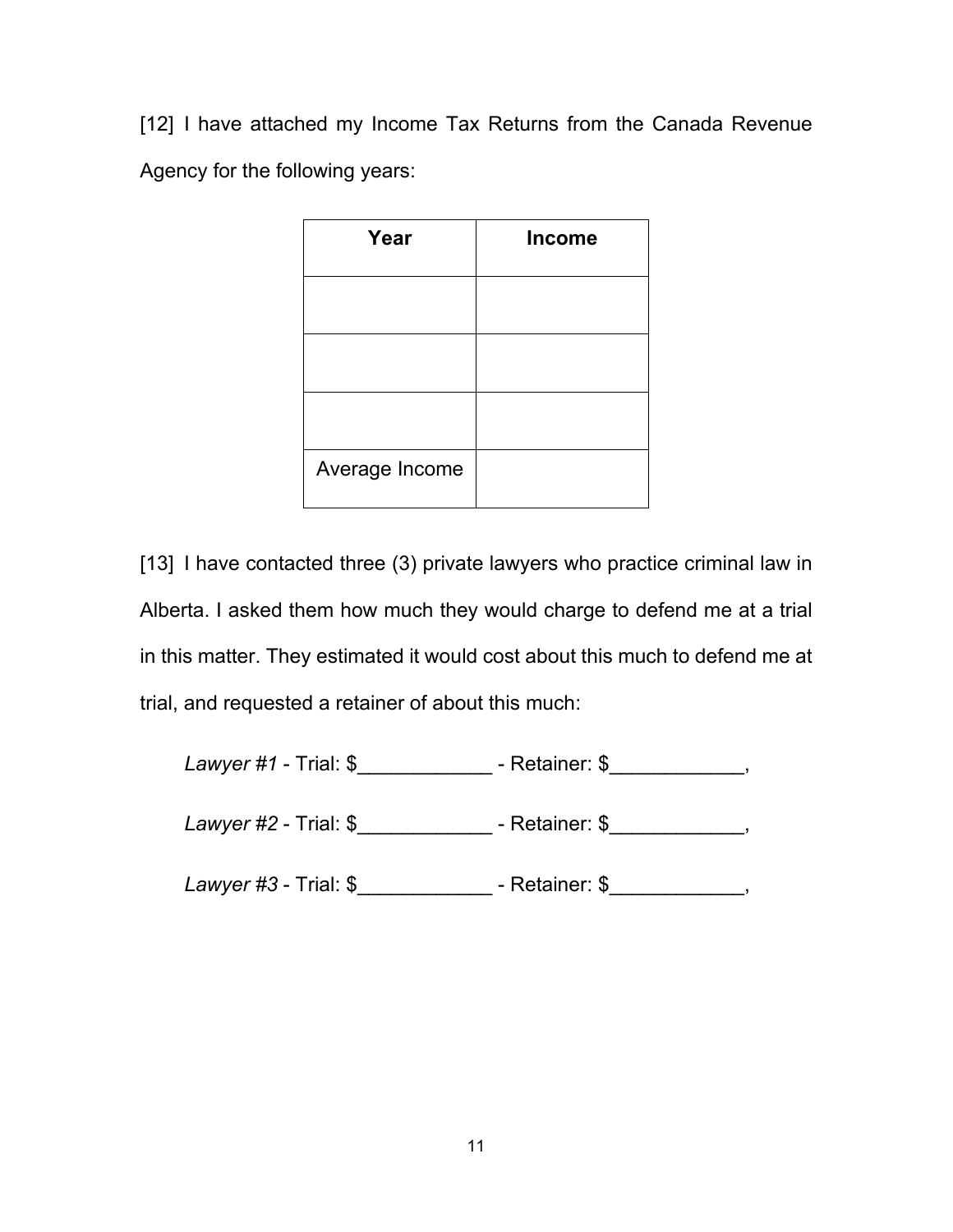[14] I currently have the following assets:

| <b>Asset</b> | <b>Estimated Value</b> |
|--------------|------------------------|
|              |                        |
|              |                        |
|              |                        |
|              |                        |
|              |                        |
|              |                        |
|              |                        |
|              |                        |
|              |                        |
|              |                        |
|              |                        |

[15] I currently have the following liabilities: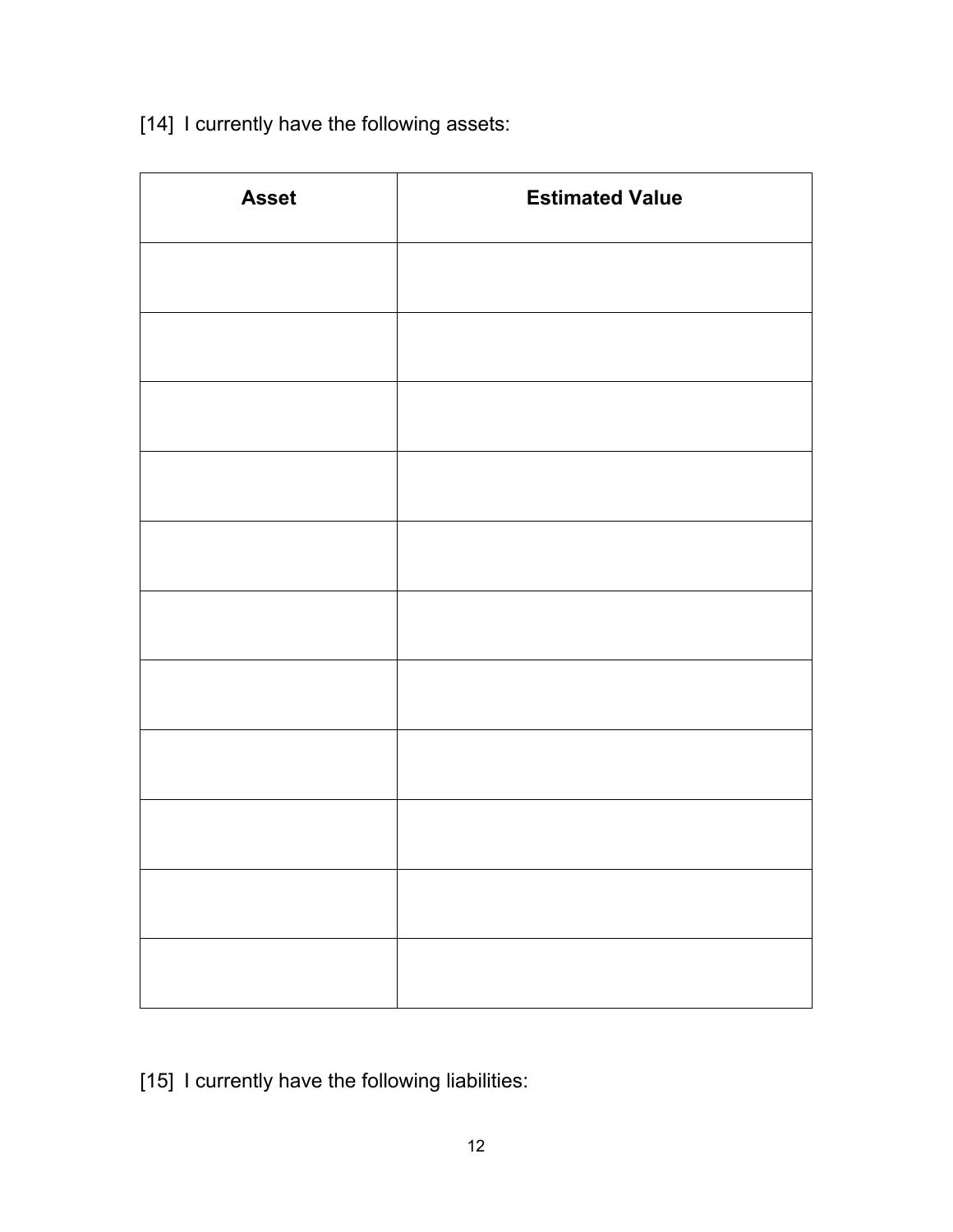| Liability | <b>Estimated Amount Owing</b> |
|-----------|-------------------------------|
|           |                               |
|           |                               |
|           |                               |
|           |                               |
|           |                               |
|           |                               |
|           |                               |
|           |                               |
|           |                               |
|           |                               |
|           |                               |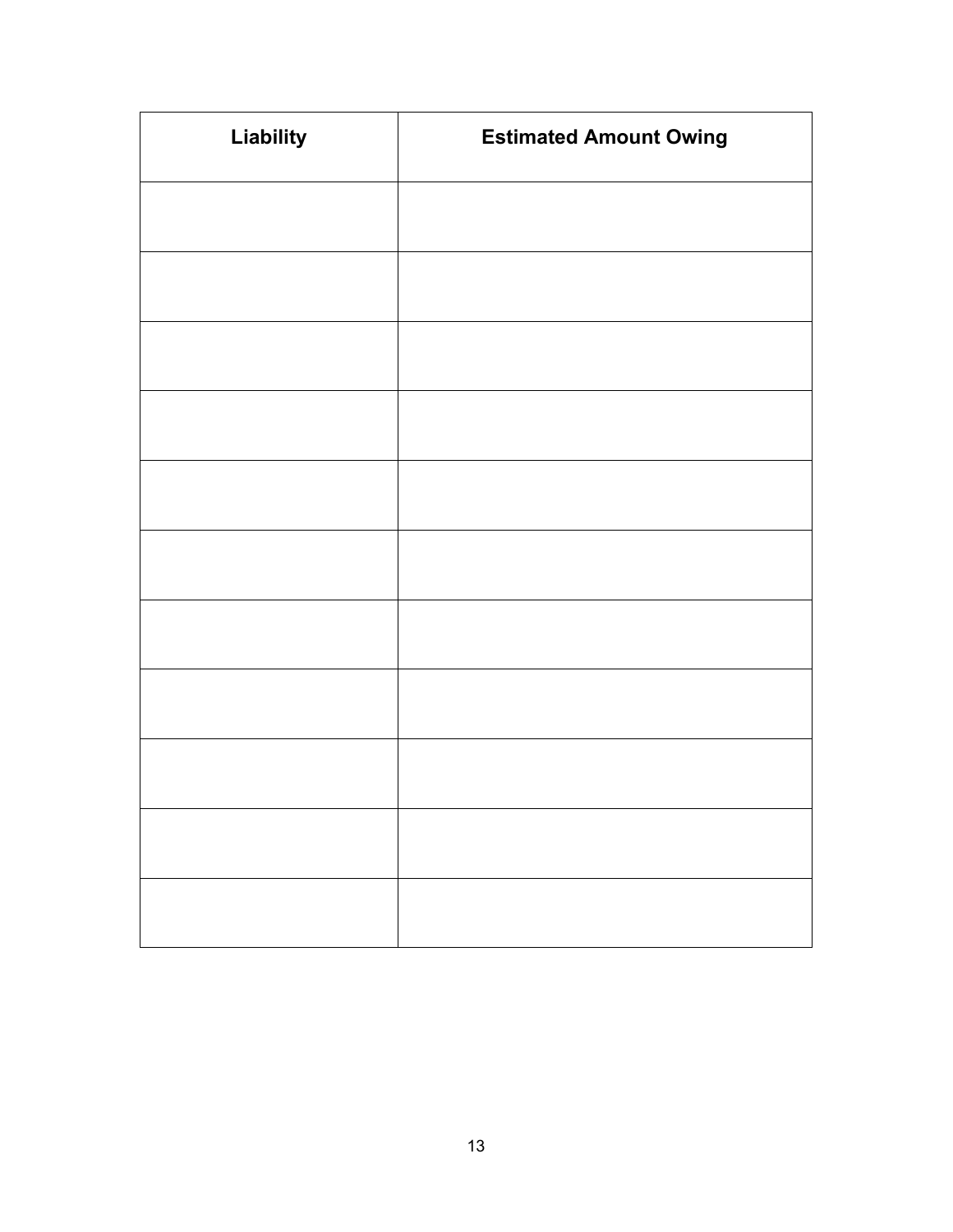[16] Since this child protection proceeding was commenced, I have not been able to save enough money to hire a lawyer to defend me because: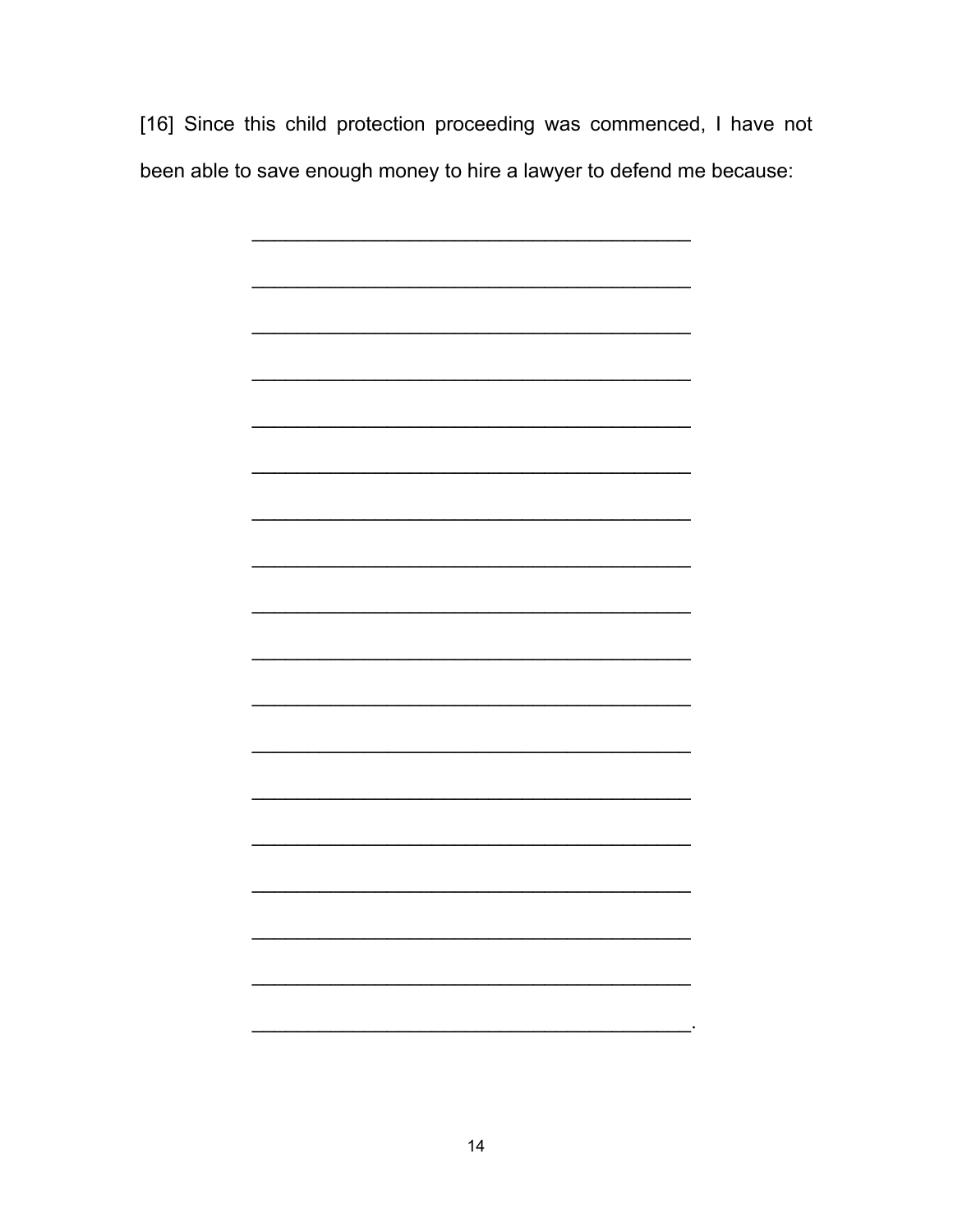[17] I do not think I will be able to properly represent myself at my trial because:

> $\overline{\phantom{0}}$